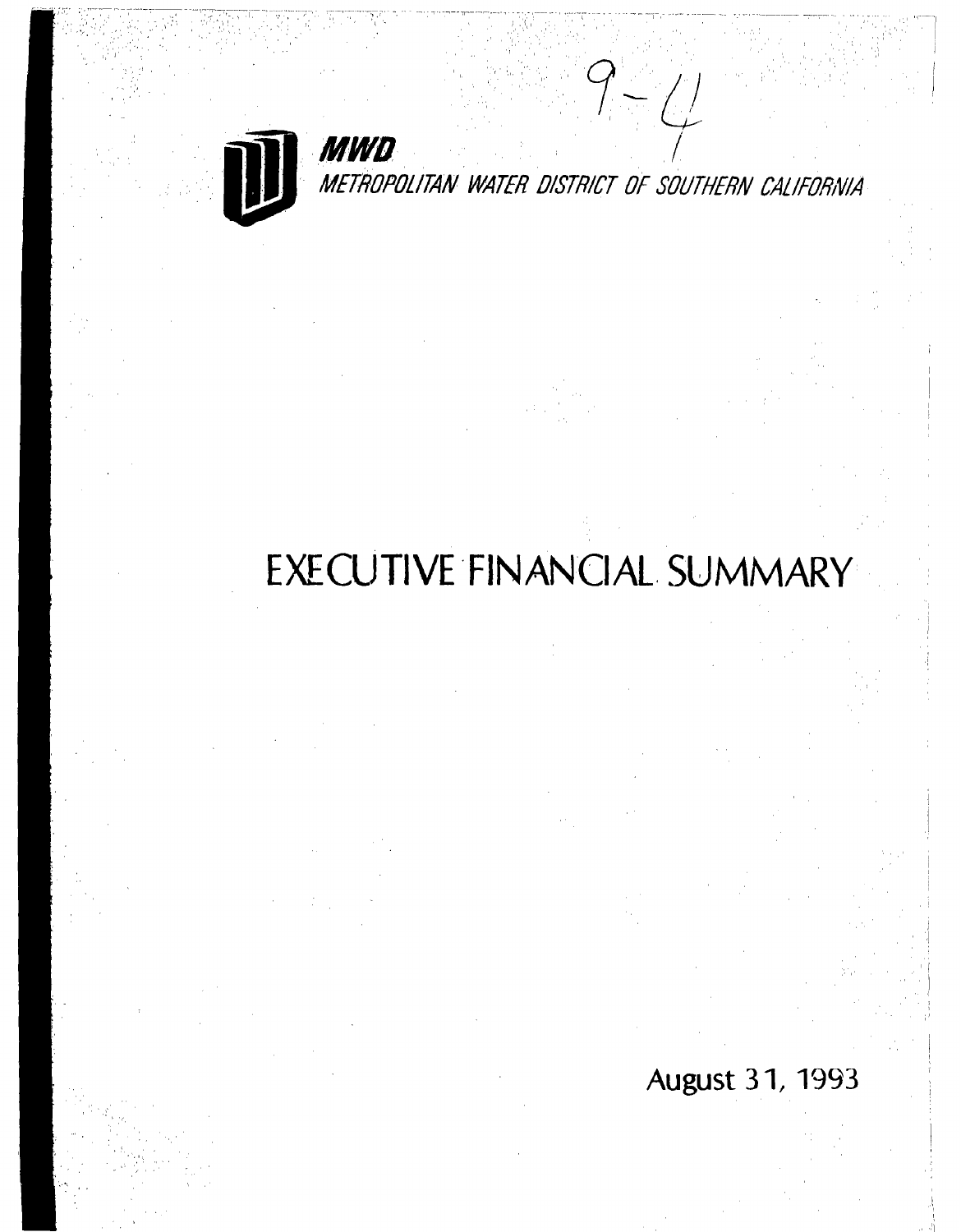# **METROPOLITAN WATER DISTRICT**

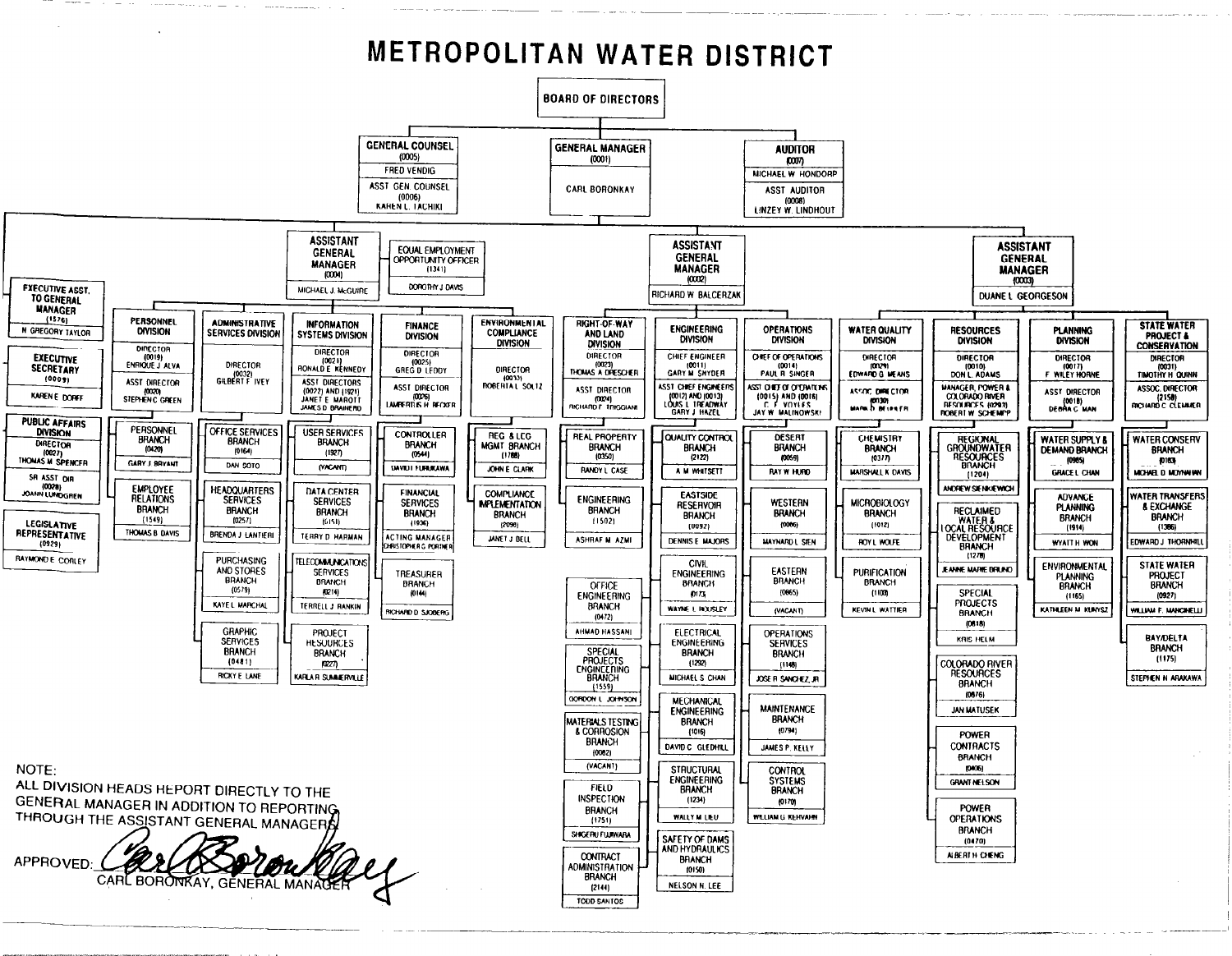

October 20, 1993

To: Board of Directors

From: General Manager

Subject: Executive Financial Summary

Transmitted herewith is the District's Executive Financial Summary for the 1993-94 fiscal year as of August 31, 1993.

Controller's Report Transmittal Letter Cash Basis Information: Financial Board Charts Budget-v. Cost Receipts, Disbursements, Balances and Appropriated Funds by Fund Type Accrual Basis Statements: Statement of Operations Statement Of Operations<br>Supplementary Information (Graphs pprementary information (draphs). Projected and Actual Construction Costs<br>Projected Fixed SWC Charges Through 2035 Historical Construction Expenditures Page 1 2  $\leq$ 8 9 12  $\frac{12}{13}$ 

Treasurer's Report

| Eligibility of Securities                         | 14  |
|---------------------------------------------------|-----|
| Transmittal Letter                                | -15 |
| Summary of Investment Activity and Status of Cash | 16  |
| Yield Comparisons                                 | 17  |

John R. Wodraska

 $\sqrt{\Delta n}$  $\frac{1}{2}$  Grand

Greg D. Director of Finance

DIF/mjw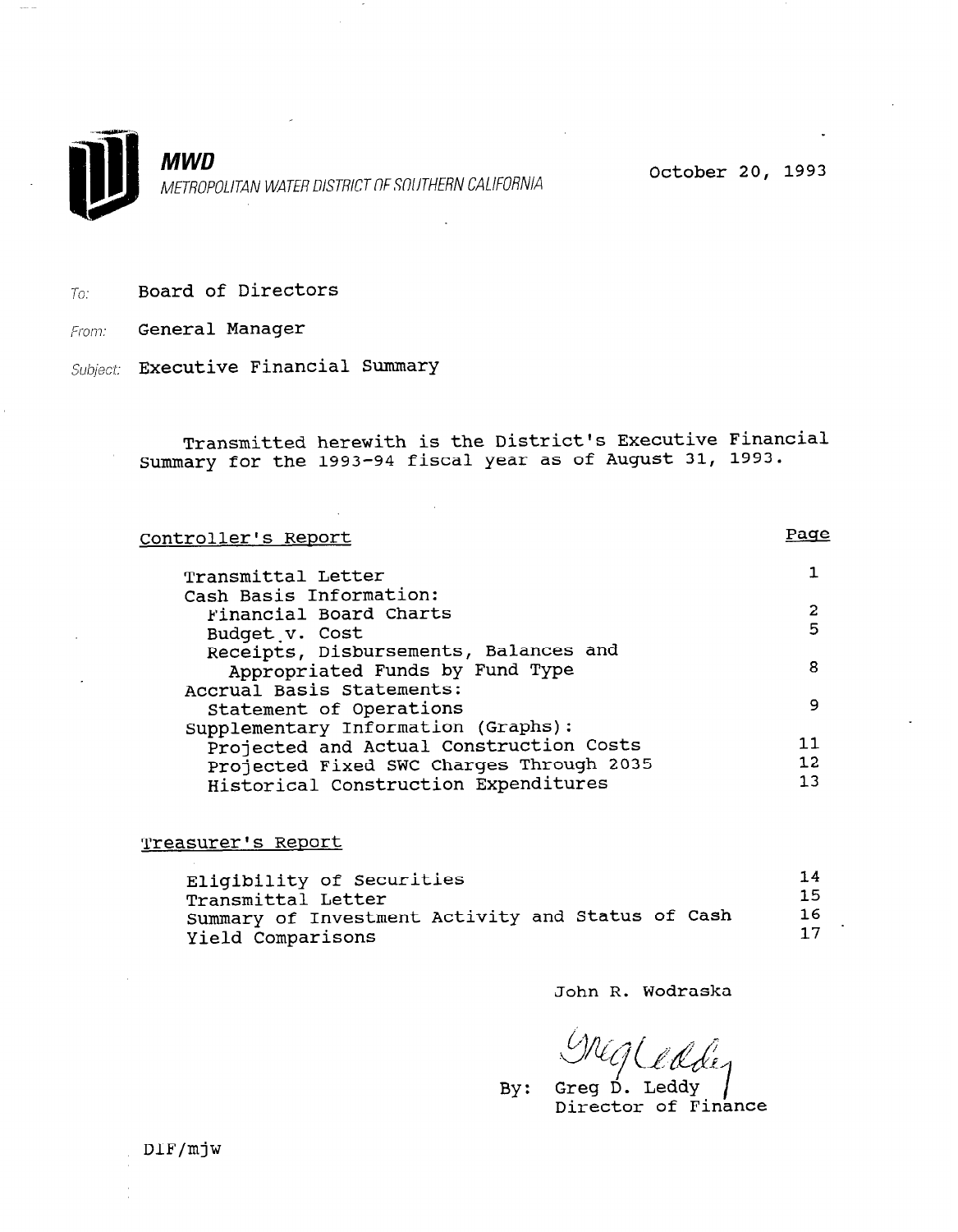

 $7o:$  General Manager

From: Controller

Subject: Monthly Financial Summary

Transmitted herewith is the Monthly Financial Summary as of August 31, 1993. Included in the report are the following statements:

- · Financial Board Charts
- · Budget v. Cost Report
- · Statement of Receipts, Disbursements, and Balances by Fund
- . Statement of Operations--Accrual Basis
- · Supplementary Information

There were no appropriations closed in the month of August 1993.

David & Jun Kawa

David I. Furukawa

Encl.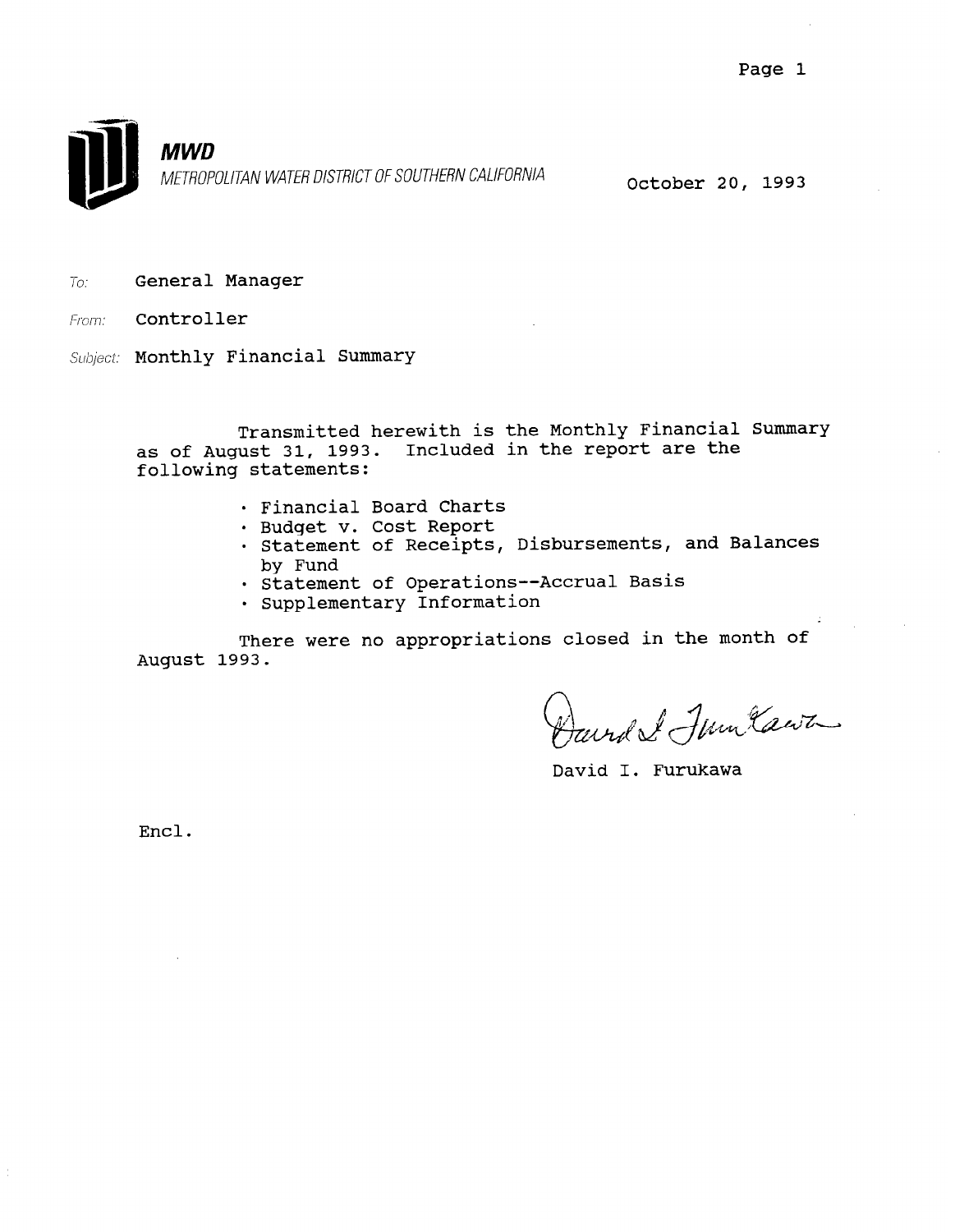

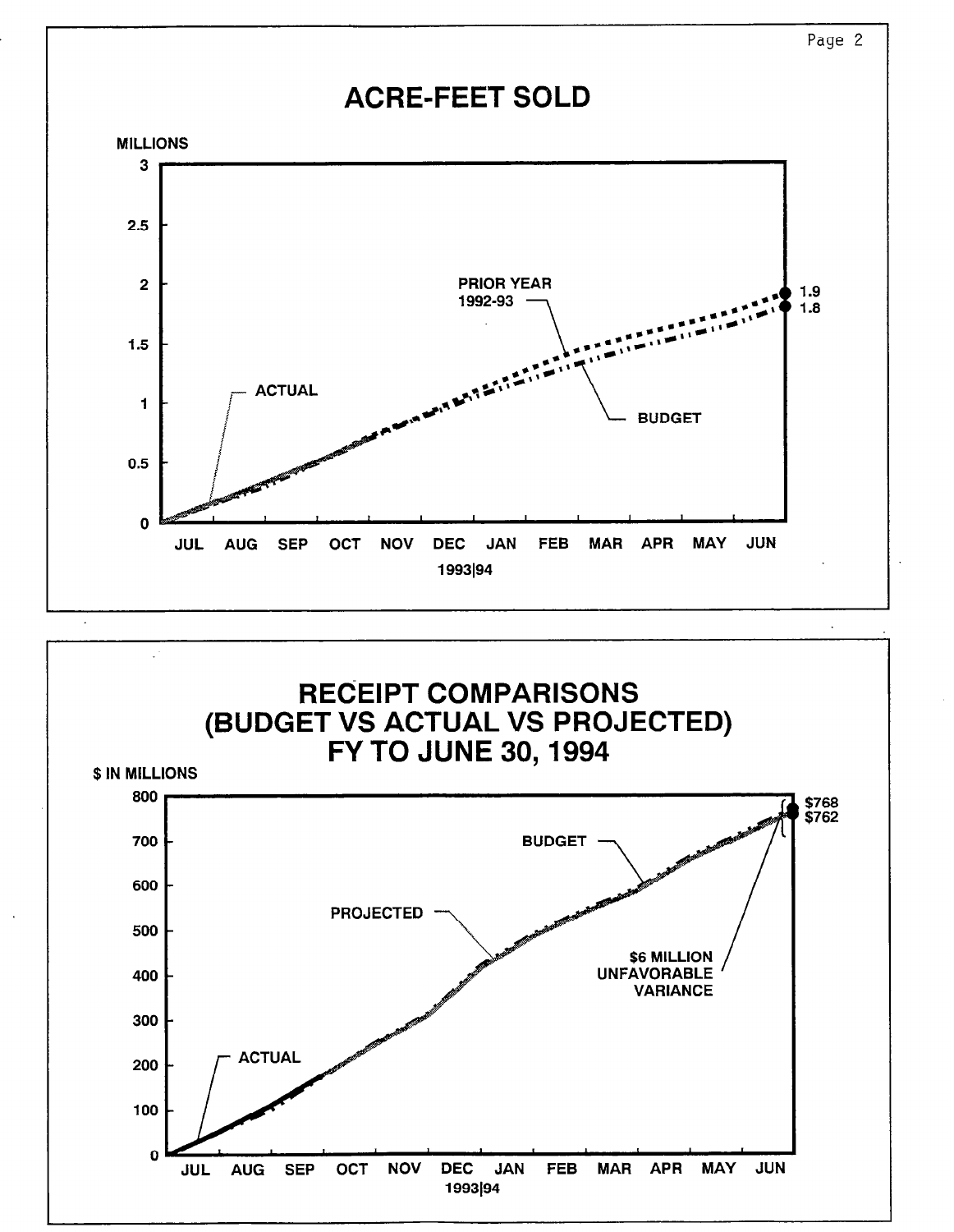

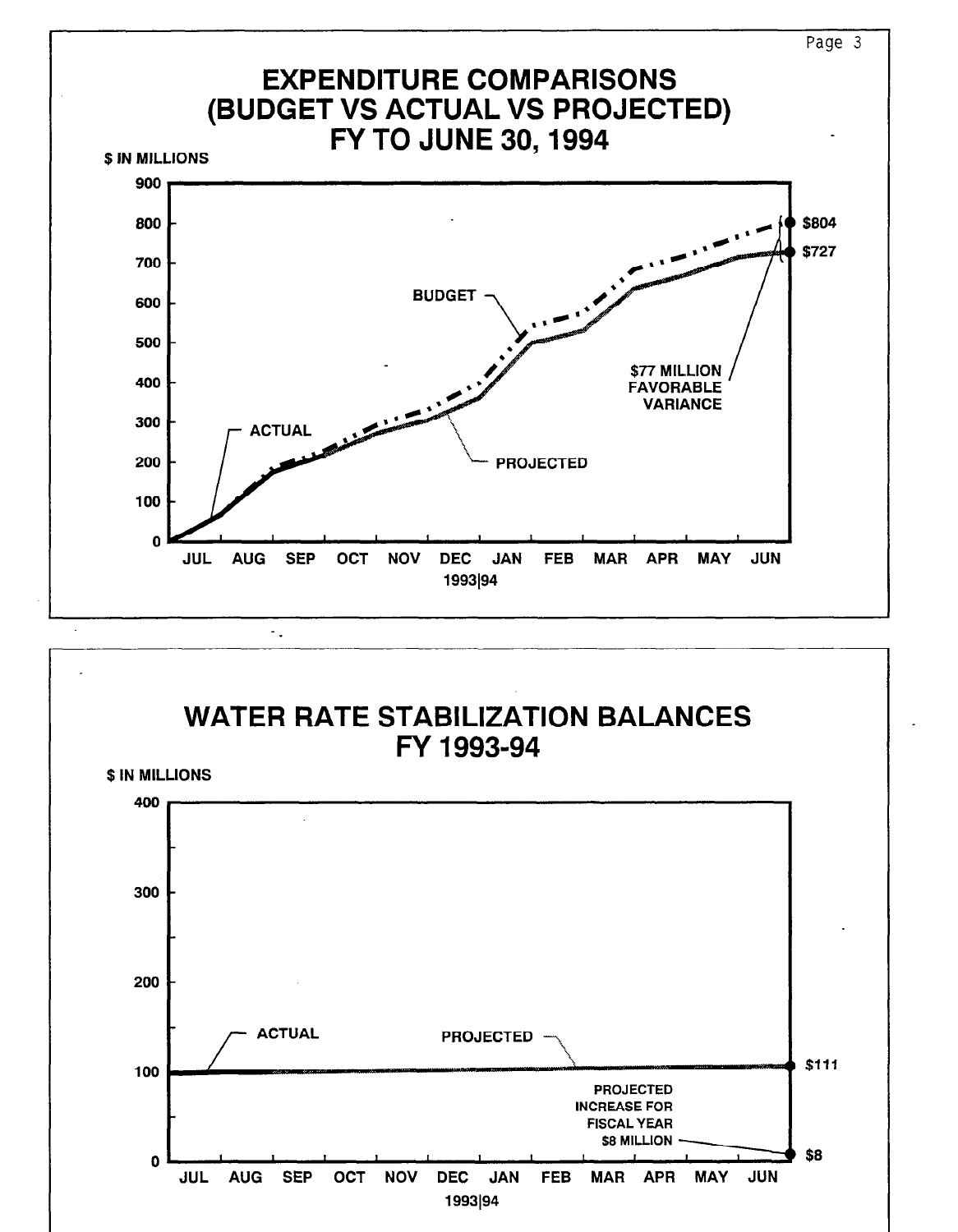

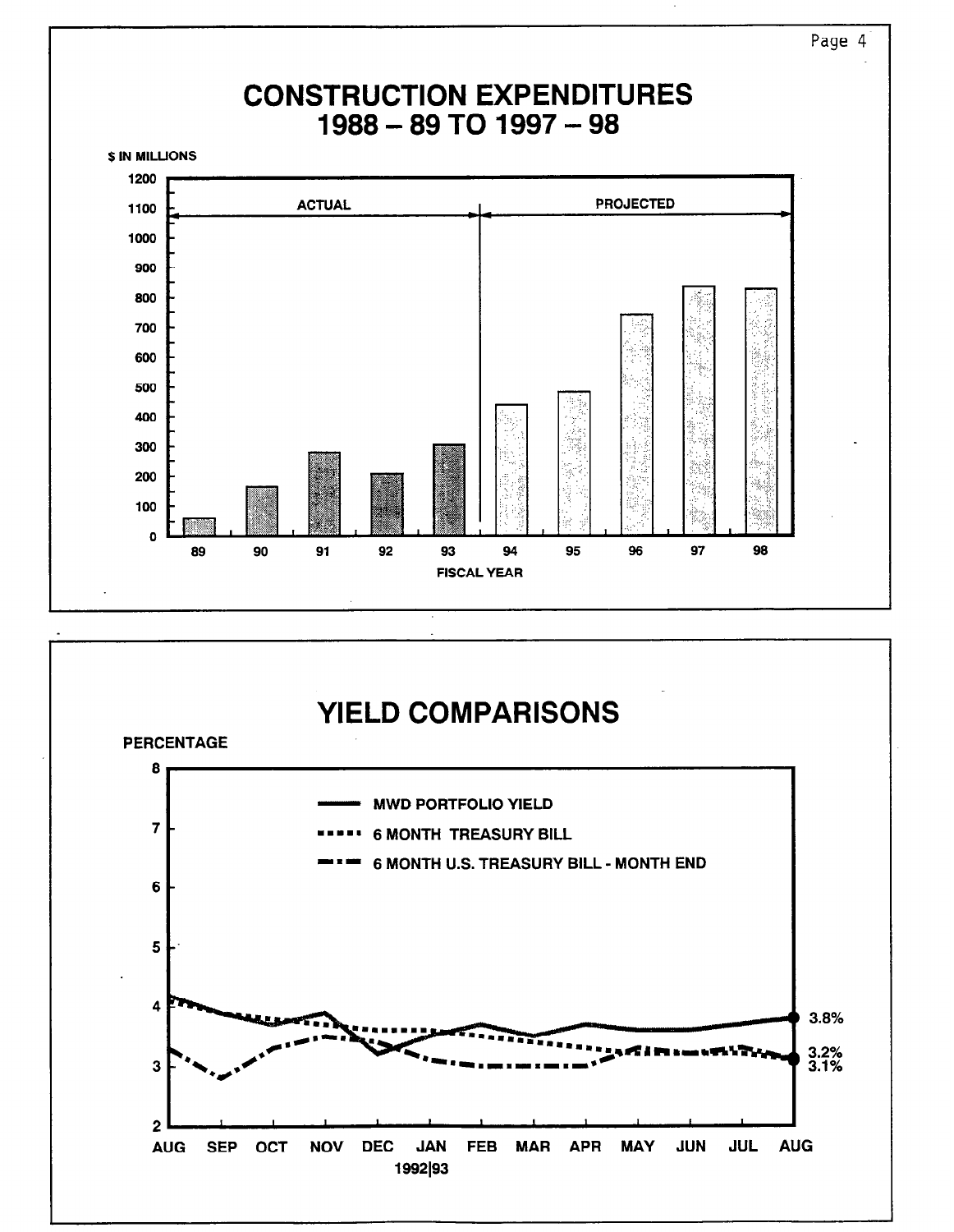|                                                   | <b>PRIOR YEAR</b> | <b>ANNUAL</b> | <b>BUDGET</b> | <b>ACTUAL</b>  | <b>VARIANCE**</b> |                       |
|---------------------------------------------------|-------------------|---------------|---------------|----------------|-------------------|-----------------------|
|                                                   | <b>ACTUAL</b>     | <b>BUDGET</b> | TO DATE       | <b>TO DATE</b> |                   | <b>AMOUNT PERCENT</b> |
| <b>OPERATING RECEIPTS:</b>                        |                   |               |               |                |                   |                       |
| <b>Receipts from Water Sales</b>                  | \$526.5           | \$588.2       | \$88.5        | \$97.9         | \$9.5             | 10.7% (a)             |
| <b>Receipts from Power Recoveries</b>             | 14.3              | 19.0          | 1.7           | 3.2            | 1.5               | 88.0% (b)             |
| <b>Additional Revenues</b>                        | 23.7              | 50.0          | 0.8           | 0.4            | (0.3)             | -47.7%                |
| TOTAL OPERATING RECEIPTS                          | \$564.5           | \$657.2       | \$90.9        | \$101.5        | \$10.6            |                       |
| <b>OPERATIONS &amp; MAINTENANCE EXPENDITURES:</b> |                   |               |               |                |                   |                       |
| MWD O&M & CRA Power                               | \$229.5           | \$255.3       | \$45.5        | \$49.3         | ( \$3.8)          | $-8.4%$ (c)           |
| SWC O&M and Power (Net)                           | 77.1              | 131.4         | 31.8          | 32.2           | (0.4)             | $-1.2%$               |
| Water Transfers\Options                           | 1.8               | 12.0          | 0.0           | 0.0            | 0.0               | 0.0%                  |
| Additional CRA Supplies: O&M                      | 4.6               | 6.7           | 4.6           | 4.6            | 0.0               | 0.0%                  |
| ITOTAL O&M EXPENDITURES                           | \$313.1           | \$405.3       | \$81.9        | \$86.0         | (\$4.2)           |                       |
| INET OPERATING REVENUES                           | \$251.4           | \$251.9       | \$9.0         | \$15.5         | \$6.4             |                       |
| Interest on Investments                           | \$18.8            | \$20.0        | \$6.4         | \$5.4          | (51.0)            | $-16.1%$ (d)          |
| Revenue Bond/Commerical Paper Debt Service        | 48.5              | 49.5          | 20.3          | 21.8           | (1.5)             | $-7.5%$               |
| <b>IFUNDS AVAILABLE FROM OPERATIONS</b>           | \$221.8           | \$222.4       | (\$4.8)       | (\$0.9)        | \$3.9             |                       |
| Additional CRA Supplies - Capital                 | (\$26.5)          | (\$42.2)      | (55.0)        | ( \$5.3)       | (\$0.3)           | 5.9%                  |
| Pay-As-You-Go Construction                        | (10.1)            | (64.9)        | (1.0)         | 0.0            | 1.0               | 100.0% (e)            |
| Operating Equipment, Other Receipts, Trust        |                   |               |               |                |                   |                       |
| Avtivity & General Fund Construction              | 11.5              | (2.6)         | (0.4)         | 0.6            | 1.0               | 232.4% (f)            |
| <b>Tax Receipts</b>                               | 86.4              | 90.0          | 4.2           | 5.0            | 0.8               | 19.4% (g)             |
| <b>State Water Contract Capital</b>               | (170.1)           | (181.6)       | (66.8)        | (63.4)         | 3.4               | $-5.1%$               |
| G.O. Bond/Other Debt Service                      | (56.8)            | (57.7)        | (0.1)         | (0.2)          | 0,0               | 0.0%                  |
| CHANGE IN CASH ON HAND                            | \$56.2            | ( \$36.4)     | ( \$73.9)     | (\$64.3)       | \$9.7             |                       |
|                                                   |                   |               |               |                |                   |                       |
| ISR. LIEN DEBT SERVICE COVERAGE                   | 10.26             | 10.70         | 1.45          | 2.09           |                   |                       |
| IJR. LIEN DEBT SERVICE COVERAGE                   | 10.92             | 10.35         | 0.67          | 0.95           |                   |                       |
| CONSTRUCTION EXPENDITURES FROM BONDS              | \$248.5           | \$329.8       | \$55.0        | \$34.9         | \$20.1            | 36.6% (h)             |
|                                                   |                   |               |               |                |                   |                       |

\* Excluding Bond Construction Funds, Excess Earnings Funds, other Trust Funds, and the Deferred Compensation Fund.

\*\* A positive variance is favorable to MWD, a negative variance is unfavorable.

Minor differences are due to rounding.

File: P:\finserv\9307bdct.wq1 Prepared by: WEH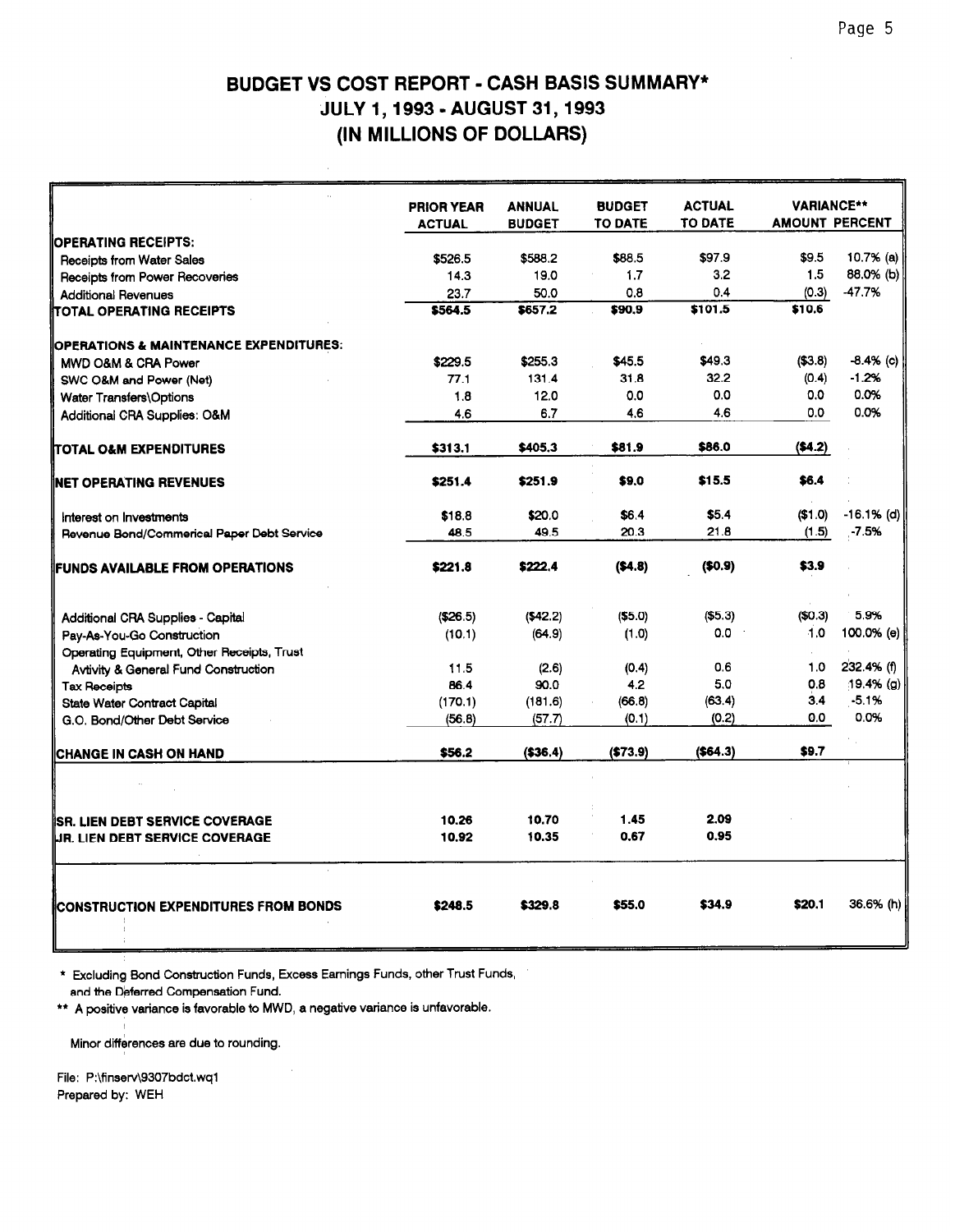#### CASH BASIS EXECUTIVE FINANCIAL SUMMARY VARIANCE EXPLANATIONS ( Through August 31, 1993 )

Criteria: +\$SOO,OOO and 10 percent or more

#### OPERATING RECEIPTS

- (a). Water sales are \$9.5 million over budget mainly due to sales being approximately 32,000 acre-feet over budget for July and August receipts.
- (b) . Receipts from power recoveries are \$1.5 million over budget because several power plants were operated at higher levels than was anticipated in the budget due to increased water deliveries.

#### OPERATIONS AND MAINTENANCE EXPENDITURES

 $(c)$ . MWD O&M expenditures and CRA power are \$3.8 million over budget mainly because of several accounting transactions for the recording of completed features, including the partial completion of the Imperial Irrigation District (IID) facilities, the loss on the sale of the South Laguna and Los Virgenes Reclamation projects to their member agencies, and the adjustment for the 1993 IID funding call payment to reflect the O&M portion of the expenditure.

#### OTHER RECEIPTS AND EXPENDITURES

- (d) . Interest on Investments are \$1.0 million under budget mainly due to lower interest rates than were anticipated in the Annual Budget.
- (e) . Pay-As-You-Go construction disbursements are \$1.0 million less than budget due to the retirement of plant assets remaining on the records in June which were reflected in July as receipts to the fund.
- $(f)$ . Operating equipment purchases, other receipts, trust accounts, and General Fund expenditures are \$1.0 million under budget due to the deferral of disbursements for operating equipment, and reimbursement transactions that are not included in the budget.
- (g). Receipts from taxes are over budget by 19.4 percent due to the timing of receipts from current and delinquent taxes.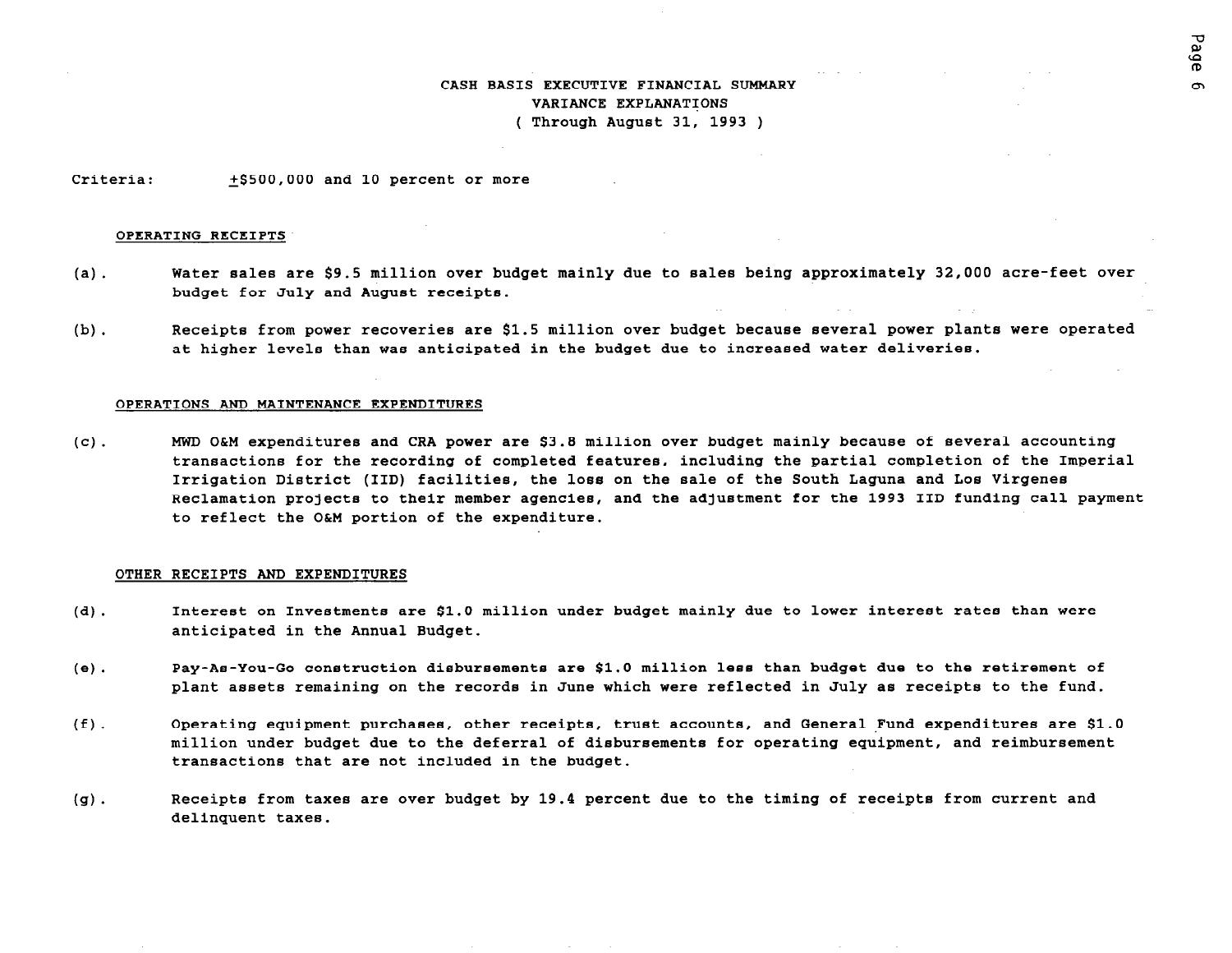#### CONSTRUCTION EXPENDITURES FROM BOND PROCEEDS

(h) . Construction expenditures from bond proceeds are 36.6 percent below budget mainly because of delays in Right of Way acquisition for the Domenigoni Valley Reservoir; capacity charges for the month of July are not reflected in actual charges for the South County Pipeline Joint Participation program; Mills Filtration Plant bid/award was delayed coupled with the construction bid for plant expansion being less than original estimate; all Filtration Plants and the Distribution System Chemical Containment Program are experiencing delays in consultant design; and several scheduled capital improvement programs ( i.e. Allen-McColloch Pipeline purchase, Perris Filtration Plant Land Acquisition, and the Information Systems Strategic Plan Phase 1) are waiting for Board authorization.

File: P®Finserv®Exec-Mth.dox¶ Multimate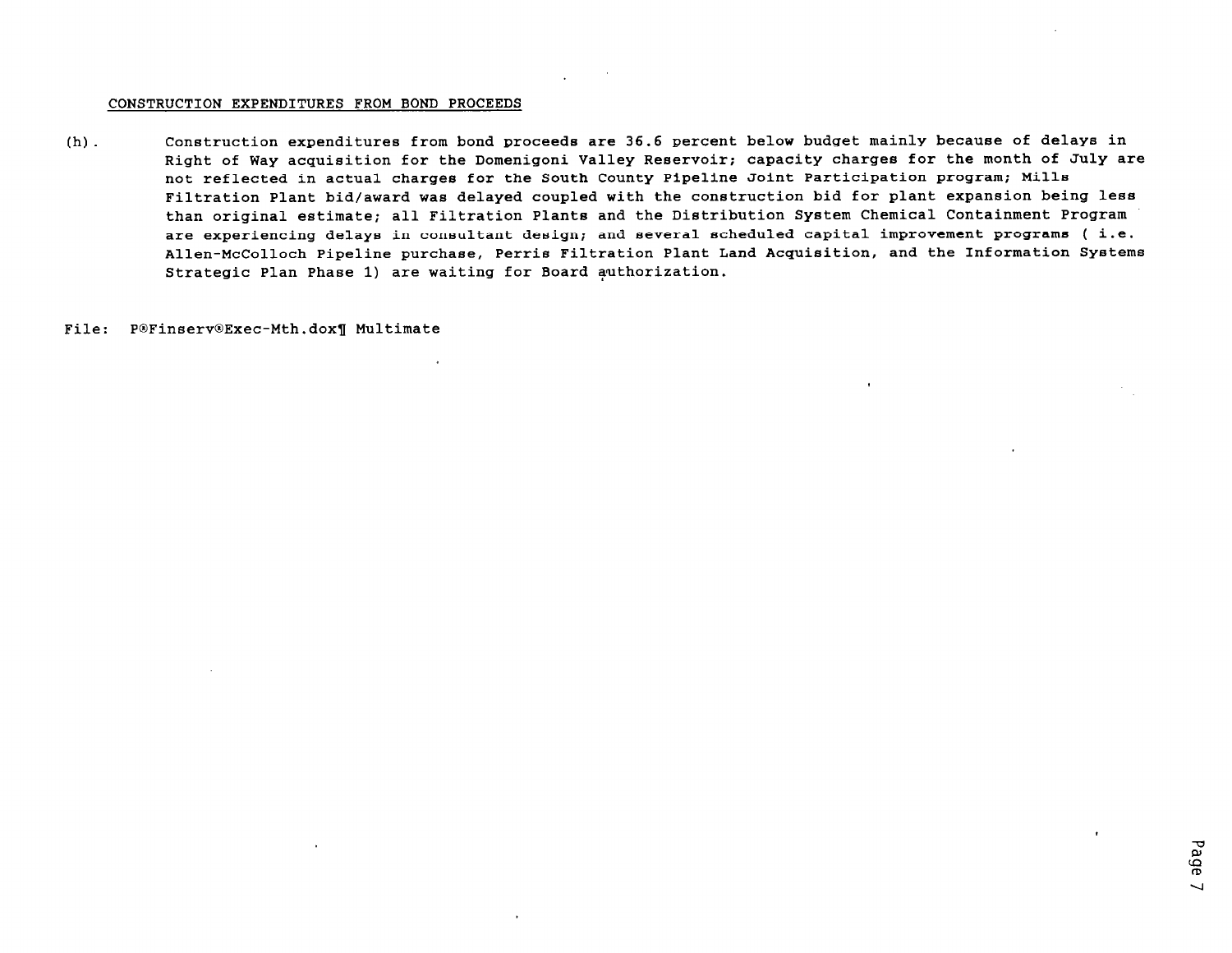### STATEMENT OF RECEIPTS, DISBURSEMENTS, BALANCES AND APPROPRIATED FUNDS

JULY I, 1993 THROUGH AUGUST 31,1993

 $\pm$  $\sim$ 

 $\alpha$  .

|                                               | <b>OPERATING</b><br><b>FUNDS</b> | STATE CONTRACT<br><b>FUNDS</b> | DEBT<br><b>SERVICE</b><br><b>FUNDS</b> | RATE<br><b>STABILIZATION</b><br><b>FUNDS</b> | PAY-AS-YOU-<br>GO FUND | <b>REVOLVING</b><br>CONSTR. FUND | REVENUE BOND<br>CONSTR. FUNDS | OTHER<br><b>FUNDS</b> |
|-----------------------------------------------|----------------------------------|--------------------------------|----------------------------------------|----------------------------------------------|------------------------|----------------------------------|-------------------------------|-----------------------|
| BALANCES - START OF PERIOD                    |                                  |                                |                                        |                                              |                        |                                  |                               |                       |
| CASH AND INVESTMENTS                          | 291, 178, 136, 55                | 60,538,414.05                  | 99,304,423.72                          | 98,055,882.28                                | 65,000,092.46          | 281,654.05                       | 487,074,693.94                | 265,024,004.95        |
| <b>RECEIPTS</b>                               |                                  |                                |                                        |                                              |                        |                                  |                               |                       |
| Net Tax Collections                           |                                  | 2,001,065.08                   | 3,009,566.92                           |                                              |                        |                                  |                               |                       |
| <b>Water Sales</b>                            | 97,906,334.63                    |                                |                                        |                                              |                        |                                  |                               |                       |
| Water Standby Charge                          | 442,051.00                       |                                |                                        |                                              |                        |                                  |                               |                       |
| <b>Power Recoveries</b>                       | 3,172,083.88                     |                                |                                        |                                              |                        |                                  |                               |                       |
| Interest on Investments                       | 1,760,772.99                     | 419,395.17                     | 869, 845.91                            | 1,864,372.86                                 | 425,699.84             | 12,680.55                        | 7,927,066.91                  | 167,658.75            |
| Bond Sales/CP Sales                           |                                  |                                | 4,210,011.78                           |                                              |                        |                                  |                               | 162,084,027.92        |
| Other Collections                             | 310,391.28                       |                                |                                        |                                              | 422.19                 |                                  |                               |                       |
| TOTAL RECEIPTS                                | 103,591,633.78                   | 2,420,460.25                   | 8,089,424.61                           | 1,864,372.86                                 | 426,122.03             | 12,680.55                        | 7,927,066.91                  | 162,251,686.67        |
| INTER-FUND TRANSFERS                          | (21, 553, 046, 79)               | 20,000,000.00                  | 4,339,537.08                           |                                              | (830, 735.64)          | (525.86)                         | (6, 483, 035, 42)             | 4,527,806.63          |
| <b>REIMBURSEMENTS</b>                         |                                  |                                |                                        |                                              |                        |                                  |                               |                       |
| Operation & Maintenance                       | 503,298.28                       |                                |                                        |                                              |                        |                                  |                               |                       |
| <b>Operating Equipment</b><br>inventories     |                                  |                                |                                        |                                              |                        |                                  |                               |                       |
| Construction                                  | 1,470,355.94                     |                                |                                        |                                              | 2,906.45               | 651.69                           | 1,182,753.26                  |                       |
| Interest & Premium on Bonds                   |                                  |                                | 903,701.76                             |                                              |                        |                                  | 371,650.00                    |                       |
| TOTAL REIMBURSEMENTS                          | 1,973,654.22                     |                                | 903,701.76                             |                                              | 2,906.45               | 651.69                           | 1,554,403.26                  |                       |
| <b>DISBURSEMENTS</b>                          |                                  |                                |                                        |                                              |                        |                                  |                               |                       |
| Operation & Maintenance                       | 56,179,618.99                    |                                |                                        |                                              |                        |                                  |                               |                       |
| Operating Equipment (Net)                     | 1,129,986.58                     |                                |                                        |                                              |                        |                                  |                               |                       |
| Invent. & Undistr. Payroll (Net)              | (6, 195, 674.53)                 |                                |                                        |                                              |                        |                                  |                               |                       |
| Construction                                  | 5,768,635.25                     |                                |                                        |                                              | (59, 132.79)           | 138, 174.46                      | 36,255,100.27                 |                       |
| <b>DWR</b> - Capital Payments                 |                                  | 51,669,393.00                  |                                        |                                              |                        |                                  |                               |                       |
| DWR - Minimum O&M                             | 19,784,232.00                    |                                |                                        |                                              |                        |                                  |                               |                       |
| Off Aqueduct Facilities                       | 10,743,925.00                    | 11,730,656.00                  |                                        |                                              |                        |                                  |                               |                       |
| CRA - Power                                   | 3,906,330.18                     |                                |                                        |                                              |                        |                                  |                               |                       |
| SWC - Variable Power                          | 1,626,539.00                     |                                |                                        |                                              |                        |                                  |                               |                       |
| SWC - Credit                                  |                                  |                                |                                        |                                              |                        |                                  |                               |                       |
| DWR - Water Bank                              |                                  |                                |                                        |                                              |                        |                                  |                               |                       |
| To SDCWA - ist Aqueduct                       | 51,580.97                        |                                | 37.073,272.13                          |                                              |                        |                                  |                               |                       |
| Debt Service on MWD Bonds                     | (26, 794.26)                     |                                |                                        |                                              |                        |                                  |                               |                       |
| Net Book Losses on Investment<br>Transactions |                                  |                                |                                        | (1,990.47)                                   |                        |                                  |                               |                       |
|                                               |                                  |                                |                                        |                                              |                        |                                  |                               |                       |
| TOTAL DISBURSEMENTS                           | 92,968,379.18                    | 63,400,049.00                  | 37,073,272.13                          | (1,990.47)                                   | (59, 132.79)           | 136, 174.46                      | 36,275,553.24                 |                       |
| TRANSFERS TO ESCROW BANK ACCOUNT              |                                  |                                |                                        |                                              |                        |                                  |                               | 166,611,828.28        |
| TRUST ACCOUNT TRANSACTIONS (NET)              | (2,006,309,35)                   |                                | 28,126,335.66                          |                                              |                        |                                  |                               | (167, 154.24)         |
| <b>BALANCES - END OF PERIOD</b>               |                                  |                                |                                        |                                              |                        |                                  |                               |                       |
| CASH AND INVESTMENTS                          | 280, 195, 689.23                 | 19,558,825.30                  | 103,690,150.70                         | 99, 922, 245.61                              | 64,657,518.09          | 156,286.17                       | 453,797,575.45                | 265,024,515.73        |
| APPROPRIATED FUNDS                            | 531,990,000.00                   | 228,644,000.00                 | 125,544,000,00                         |                                              | 19,890,000.00          | 5,704,000.00                     | 545,506,000.00                |                       |

 $\sim 10^{-1}$ 

 $\frac{1}{2}$ 

 $\sim$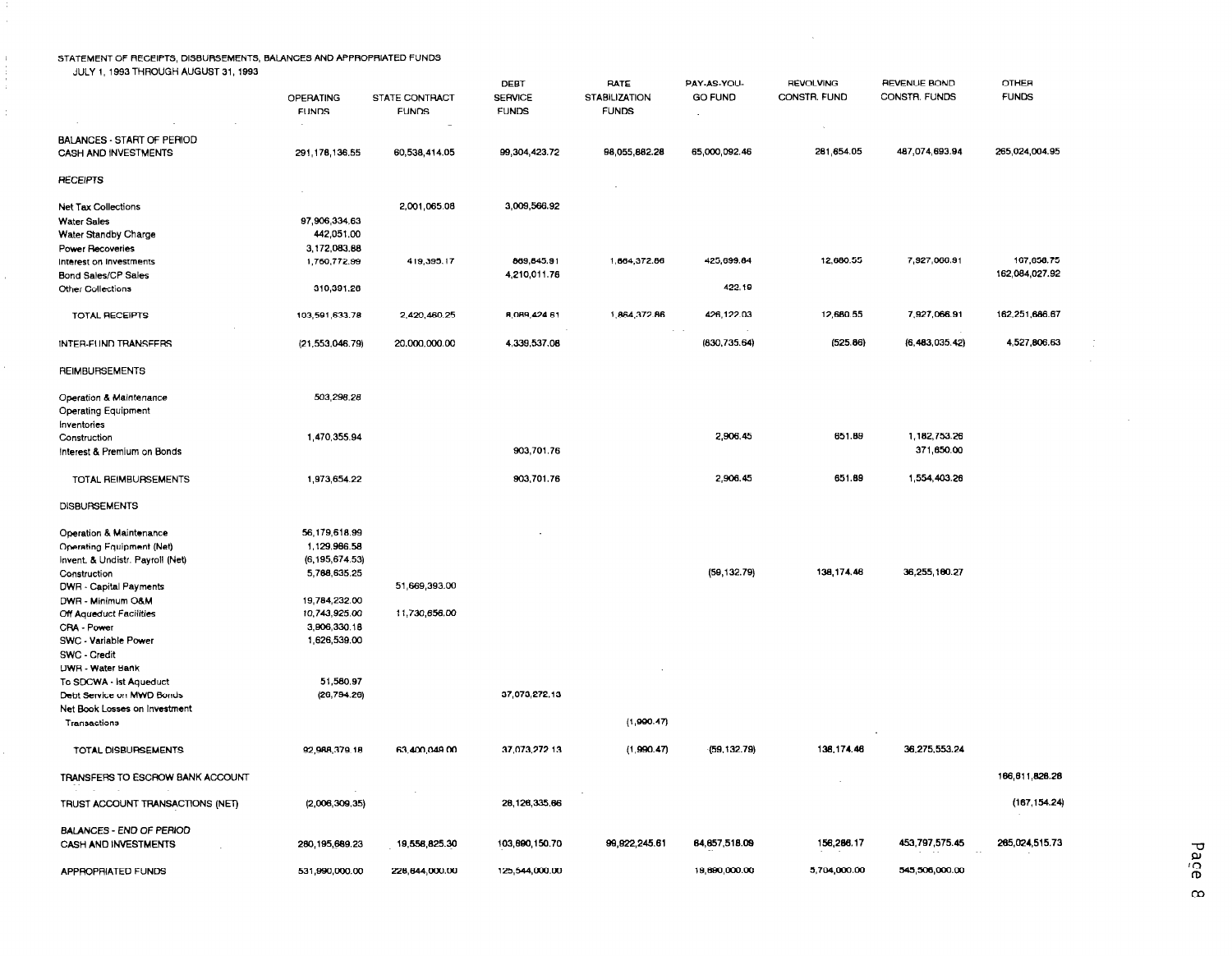### STATEMENT OF OPERATIONS

 $\hat{\mathcal{A}}$ 

# FISCAL YEAR THROUGH AUGUST 31, 1993

| GROSS OPERATING INCOME                                  |                  |                                |                  |
|---------------------------------------------------------|------------------|--------------------------------|------------------|
| Water Sales:<br>Noninterruptible                        | Acre Feet        |                                |                  |
| Untreated                                               | 58,358.4         | 19,485,026.70                  |                  |
| Treated                                                 | 208,447.3        | 82,714,769.50                  |                  |
| Interruptible                                           |                  |                                |                  |
| Untreated                                               | 35,442.1         | 6,955,039.70                   |                  |
| Treated                                                 | 53,557.3         | 12,989,061.10                  |                  |
| Reclaimed Water                                         | 5,196.7          | 509,733.30                     |                  |
| Water Standby Charge                                    | 361,001.8        | 122,653,630.30<br>8,400,000.00 |                  |
| Power Recoveries:<br>$\sqrt{2}$                         | 66,870,600 kWh ) | 3,596,008.43                   | 134,649,638.73   |
| OPERATION AND MAINTENANCE                               |                  |                                |                  |
| Operations                                              |                  | 30, 314, 393.40                |                  |
| Power and Water Costs                                   |                  | 35,286,319.82                  | 65,600,713.22    |
| Operating Income before Amort. & Depr.                  |                  |                                | 69,048,925.51    |
| Amort. of Participation Rights                          |                  | 13,423,701.00                  |                  |
| Depreciation, Plant                                     |                  | 3,762,111.03                   | 17, 185, 812.03  |
| Operating Income                                        |                  |                                | 51,863,113.48    |
| OTHER INCOME                                            |                  |                                |                  |
| Net Tax Revenues                                        |                  | 13,782,801.57                  |                  |
| Interest Earned on Investments                          |                  | 8,923,332.32                   |                  |
| Current Interest Levies - Annexation Commitments        |                  | 295,342.60<br>122,537.81       |                  |
| Property Rentals<br>Gain on Land Sales                  |                  |                                |                  |
| Earnings on Escrow Accounts                             |                  |                                |                  |
| Sundry Revenues                                         |                  | 56,261.26                      | 23, 180, 275.56  |
|                                                         |                  |                                |                  |
| INTEREST AND OTHER EXPENSE                              |                  |                                |                  |
| Bond Interest Expense<br>Adjustment for OAPF Obligation |                  | 13,872,206.23                  |                  |
| Arbitrage Rebate Tax                                    |                  |                                |                  |
| Sundry Expense                                          |                  | 40,886.13                      | 13,913,092.36    |
| Income before Annex. Inc. & Prior Years' Adjust.        |                  |                                | 61,130,296.68    |
| ANNEXATION INCOME                                       |                  |                                |                  |
| Levies for Uncapitalized Annexation - Principal         |                  | 2,673.36                       |                  |
| New Annexations - Principal                             |                  | 17,079.65                      | 19,753.01        |
| ADJUSTMENTS OF PRIOR YEARS' POWER AND WATER COSTS       |                  |                                | 5, 207, 594.42   |
| EXTRAORDINARY LOSS ON DEFEASANCE OF BONDS               |                  |                                | (3,031,933.60)   |
|                                                         |                  |                                |                  |
| NET INCOME                                              |                  |                                | 63, 325, 710.51  |
| RETAINED EARNINGS AT START OF YEAR                      |                  |                                | 2,448,106,359.14 |
| RETAINED EARNINGS TO DATE                               |                  |                                | 2,511,432,069.65 |

 $\hat{\mathbf{v}}$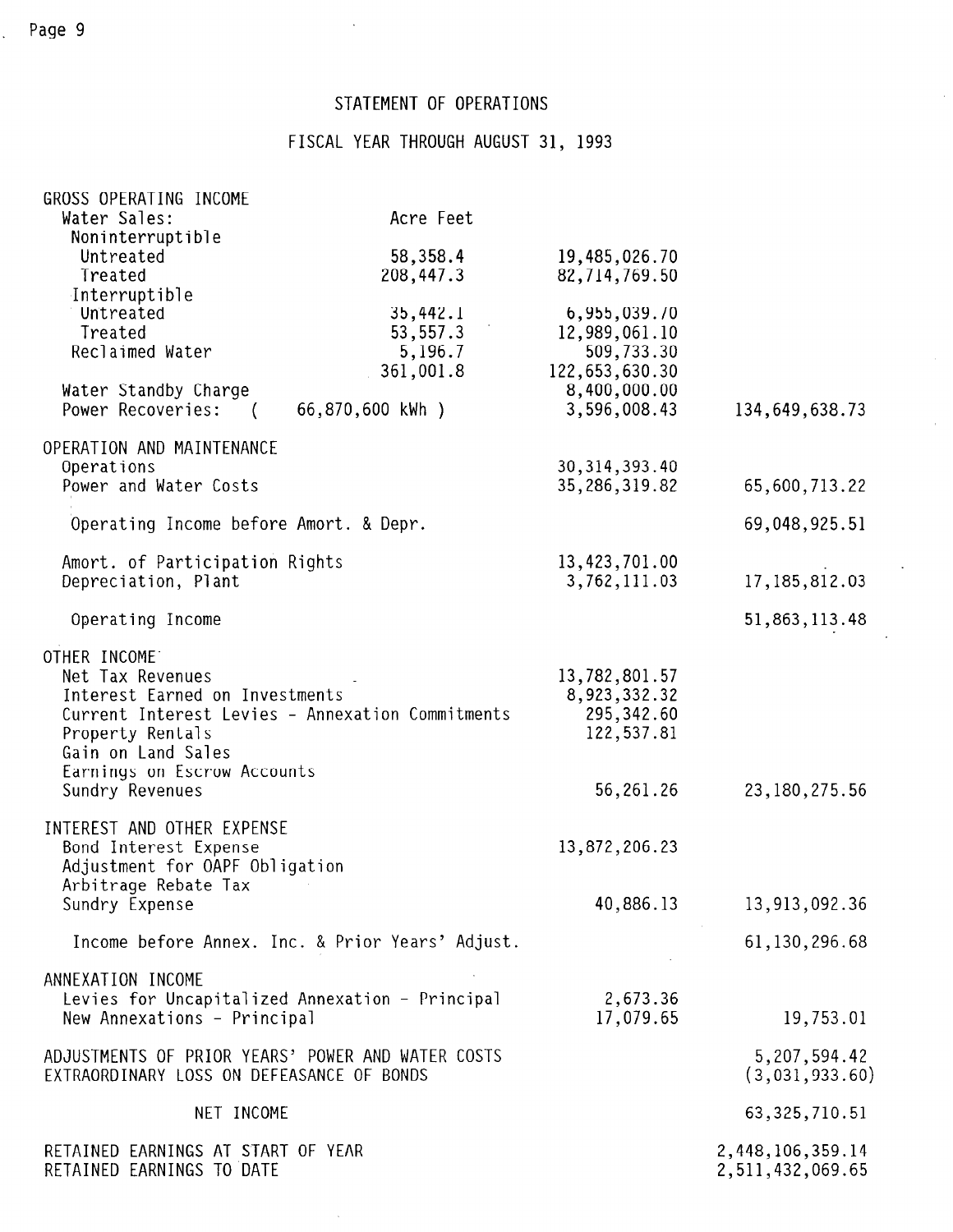$\bar{\alpha}$ 

### STATEMENT OF OPERATIONS

 $\sim$ 

## FISCAL YEAR THROUGH AUGUST 31, 1992

| GROSS OPERATING INCOME<br>Water Sales:                                                                                                                                                                             | Acre Feet                                    |                                                                         |                                         |
|--------------------------------------------------------------------------------------------------------------------------------------------------------------------------------------------------------------------|----------------------------------------------|-------------------------------------------------------------------------|-----------------------------------------|
| Noninterruptible<br>Untreated<br>Treated                                                                                                                                                                           | 102,286.3<br>236,688.2                       | 27,654,008.70<br>76,523,773.20                                          |                                         |
| Interruptible<br>Untreated<br>Treated<br>Reclaimed Water                                                                                                                                                           | 20,146.6<br>13,671.0<br>5,290.5<br>378,082.6 | 3,707,011.00<br>4,029,259.10<br>444,402.00<br>112,358,454.00            |                                         |
| Water Standby Charge<br>Power Recoveries:<br>$\sim$ (                                                                                                                                                              | 61,765,000 kWh )                             | 3, 243, 820. 14                                                         | 115,602,274.14                          |
| OPERATION AND MAINTENANCE<br>Operations<br>Power and Water Costs                                                                                                                                                   |                                              | 31,855,496.00<br>37,566,674.22                                          | 69, 422, 170.22                         |
| Operating Income before Amort. & Depr.                                                                                                                                                                             |                                              |                                                                         | 46, 180, 103.92                         |
| Amort. of Participation Rights in State Project<br>Depreciation, Plant                                                                                                                                             |                                              | 12,552,898.00<br>4,023,793.08                                           | 16,576,691.08                           |
| Operating Income                                                                                                                                                                                                   |                                              |                                                                         | 29,603,412.84                           |
| OTHER INCOME<br>Net Tax Revenues<br>Interest Earned on Investments<br>Current Interest Levies - Annexation Commitments<br>Property Rentals<br>Gain on Land Sales<br>Earnings on Escrow Accounts<br>Sundry Revenues |                                              | 13,482,598.48<br>5,777,878.46<br>317, 187.97<br>37,172.62<br>112,864.80 | 19,727,702.33                           |
| INTEREST AND OTHER EXPENSE<br>Bond Interest Expense<br>Adjustment for OAPF Obligation<br>Arbitrage Rebate Tax                                                                                                      |                                              | 9,013,820.61                                                            |                                         |
| Sundry Expense                                                                                                                                                                                                     |                                              | 161,419.93                                                              | 9, 175, 240.54                          |
| Income before Annex. Inc. & Prior Years' Adjust.                                                                                                                                                                   |                                              |                                                                         | 40, 155, 874.63                         |
| ANNEXATION INCOME<br>Levies for Uncapitalized Annexation - Principal<br>New Annexations - Principal                                                                                                                |                                              | 303.17<br>1,010,730.62                                                  | 1,011,033.79                            |
| ADJUSTMENTS OF PRIOR YEARS' POWER AND WATER COSTS<br>EXTRAORDINARY LOSS ON DEFEASANCE OF BONDS                                                                                                                     |                                              |                                                                         | 17, 125, 770.00<br>.00.                 |
| NET INCOME                                                                                                                                                                                                         |                                              |                                                                         | 58, 292, 678.42                         |
| RETAINED EARNINGS AT START OF YEAR<br>RETAINED EARNINGS TO DATE                                                                                                                                                    |                                              |                                                                         | 2, 245, 408, 572.51<br>2,303,701,250.93 |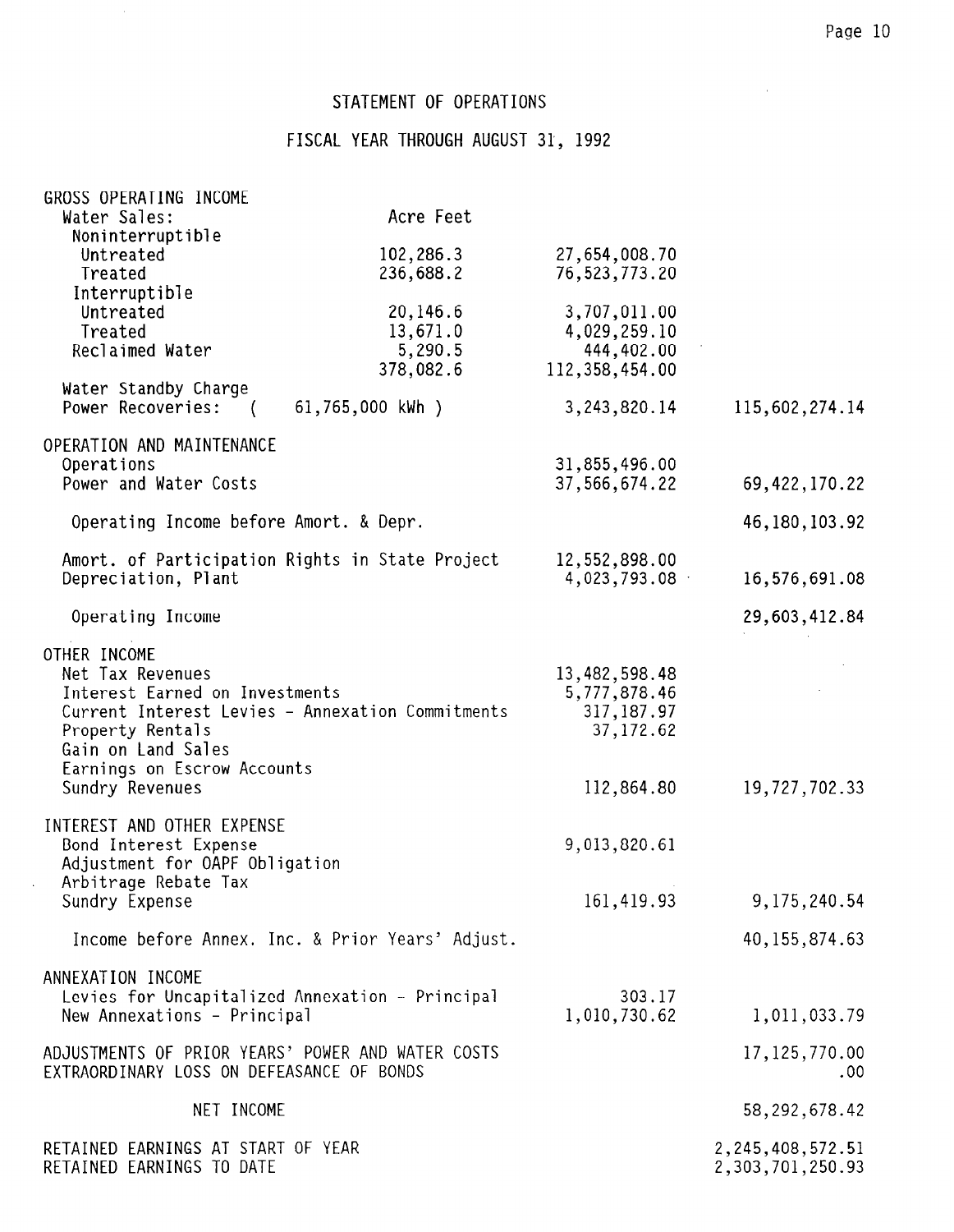

<sup>\*</sup> BASED ON CAPITAL IMPROVEMENT PROGRAM AS OF 7/15/93. INCLUDES PROJECTED EXPENDITURES FOR SECURING ADDITIONAL WATER SUPPLIES ON THE COLORADO RIVER AQUEDUCT.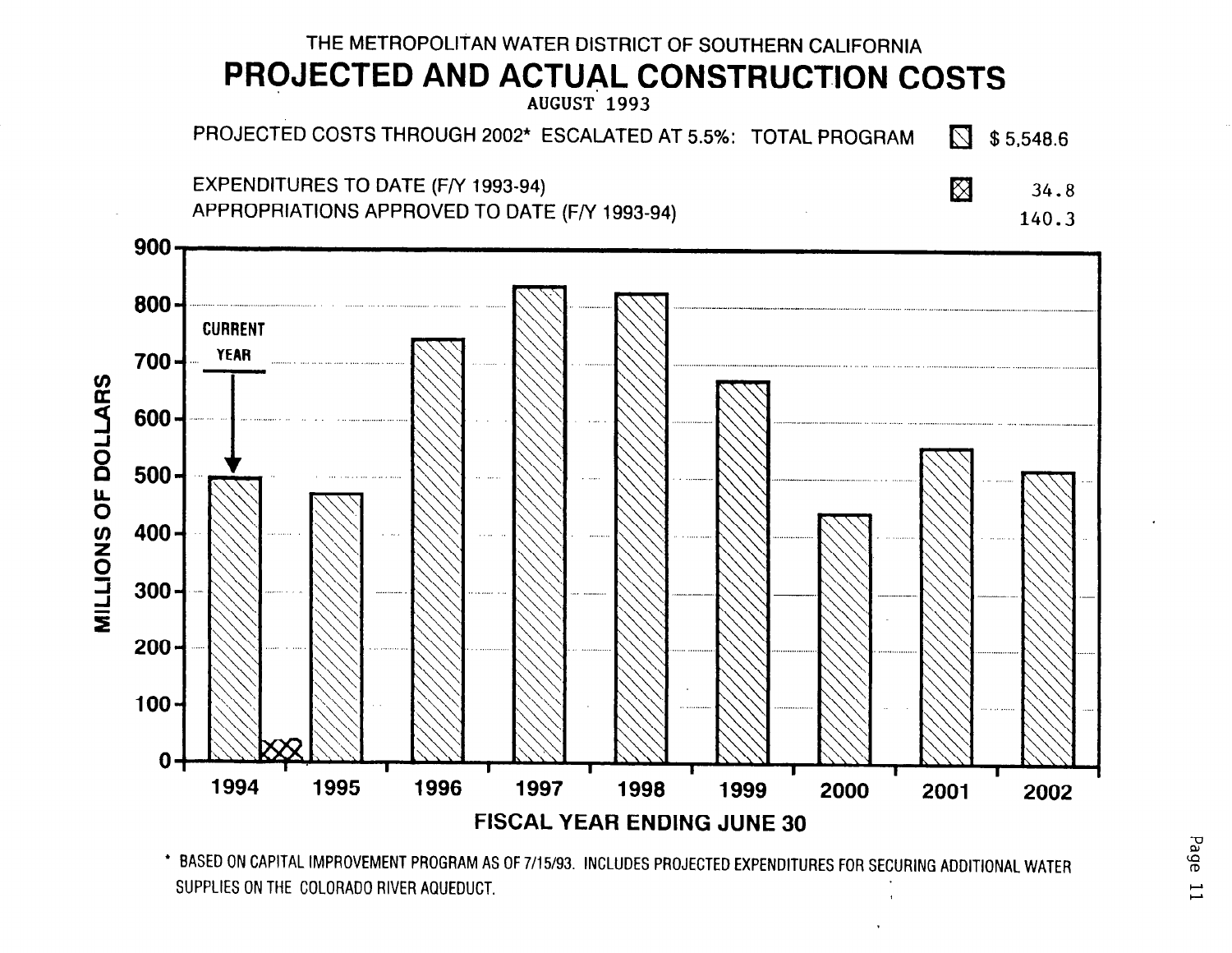# THE METROPOLITAN WATER DISTRICT OF SOUTHERN CALIFORNIA PROJECTED FIXED SWC CHARGES THROUGH 2035





Page  $\overline{z}$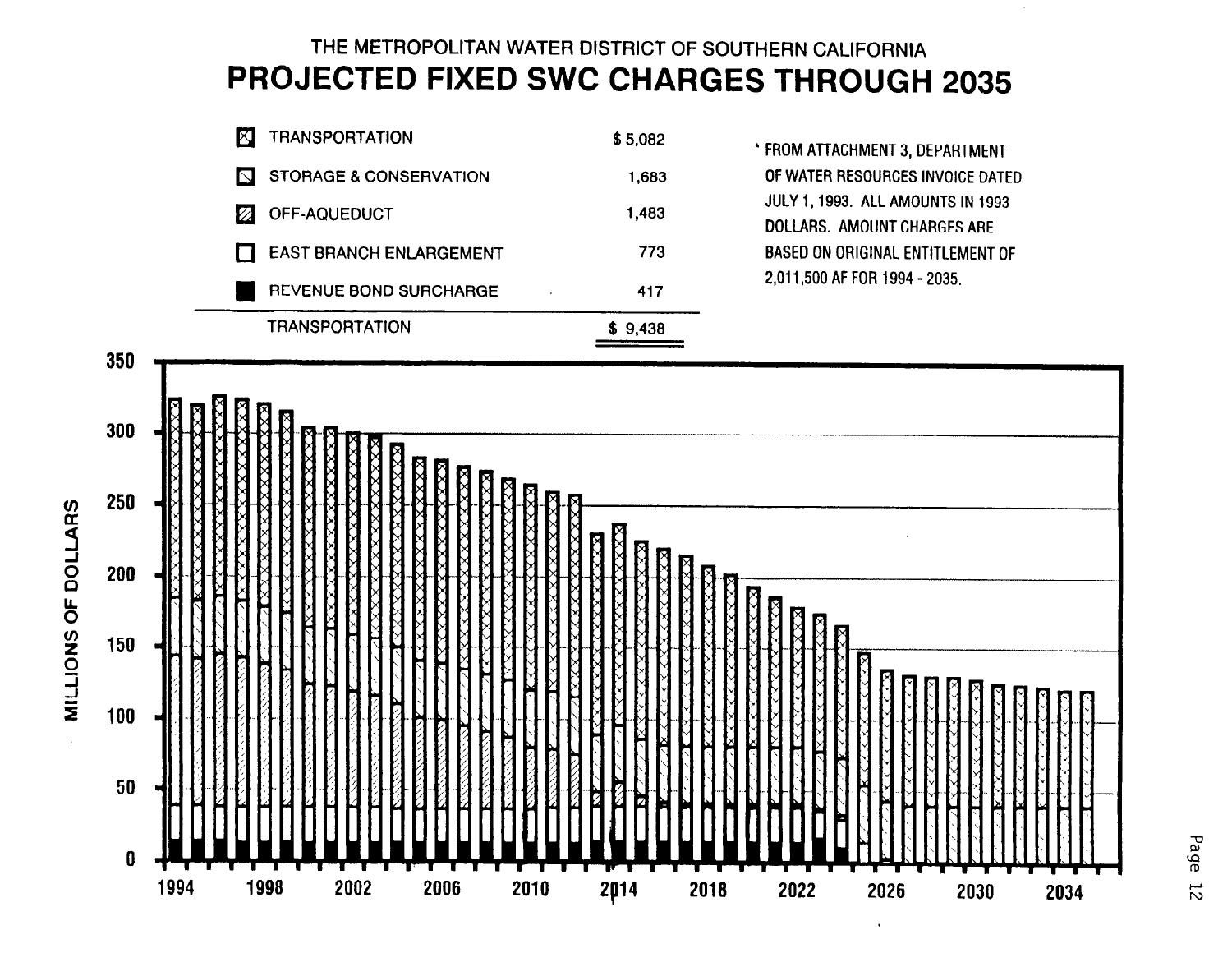# THE METROPOLITAN WATER DISTRICT OF SOUTHERN CALIFORNIA HISTORICAL CONSTRUCTION EXPENDITURES

from 7-1-66 through 6-30-93



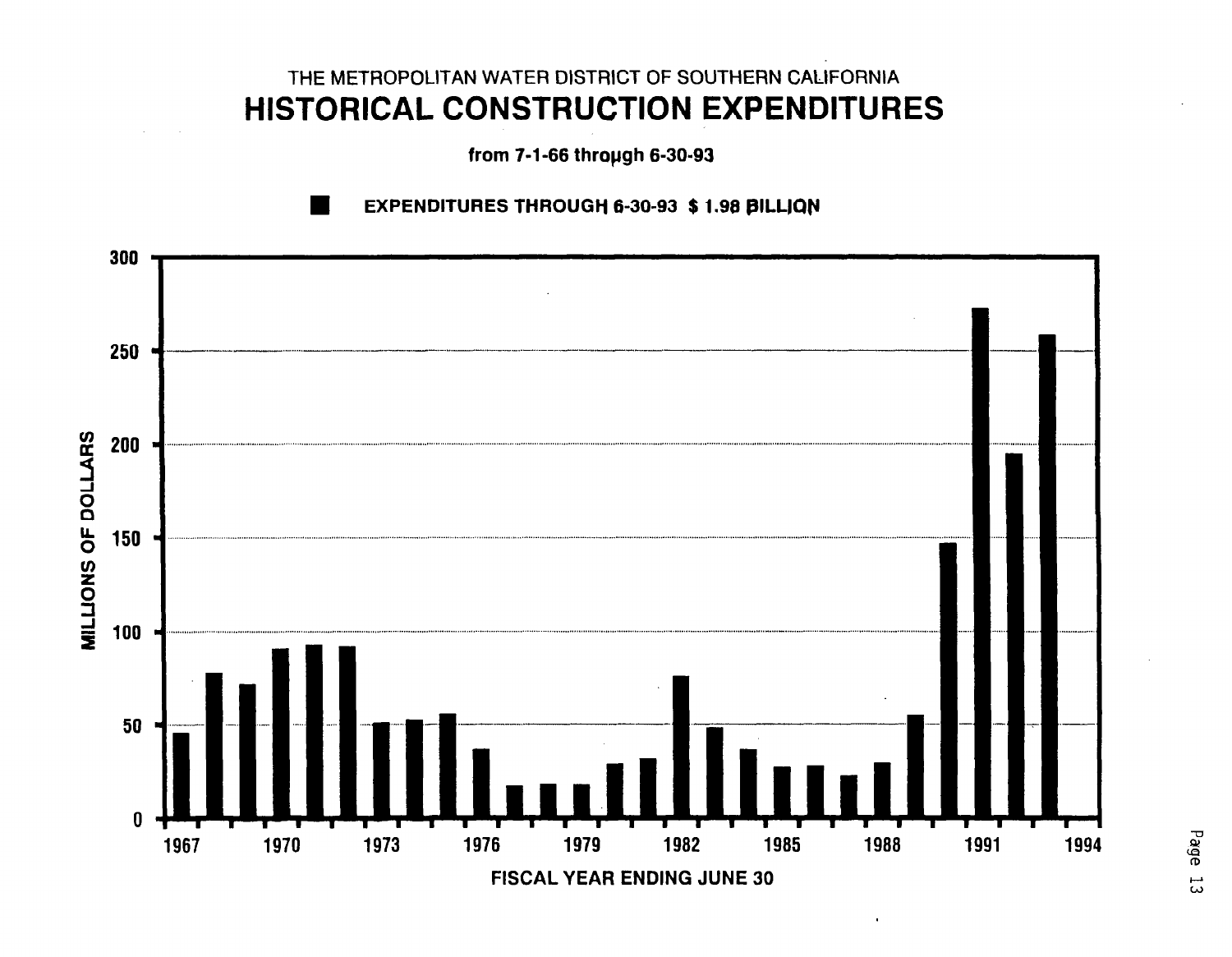

October 20, 1993

To: Board of Directors

From: General Counsel

Subject: Review as to Eligibility of Securities Invested in by the Treasurer for the Month of August 1993

Pursuant to Sections 2741(a) and 5101(b)(5) of the Administrative Code, this office has examined the Treasurer's Monthly Report to the Board for the month of August 1993 covering the investment of securities for that period. The reported forms of investment are within the eligible group of securities authorized by Section 5101(b)(2) of the Administrative Code, and as of the end of the month are within the percentage constraints specified in that section except for commercial paper, investments in which exceeded the limitation provided in Administrative Code Section  $5101(b)$  (2)(vii) by .9 percent.

M. Surgues fully

SBB: gm memo-sbltreas-07.93

cc: J. R. Wodraska

G. D. Leddy

D. I. Furukawa

R. D; Sjoberg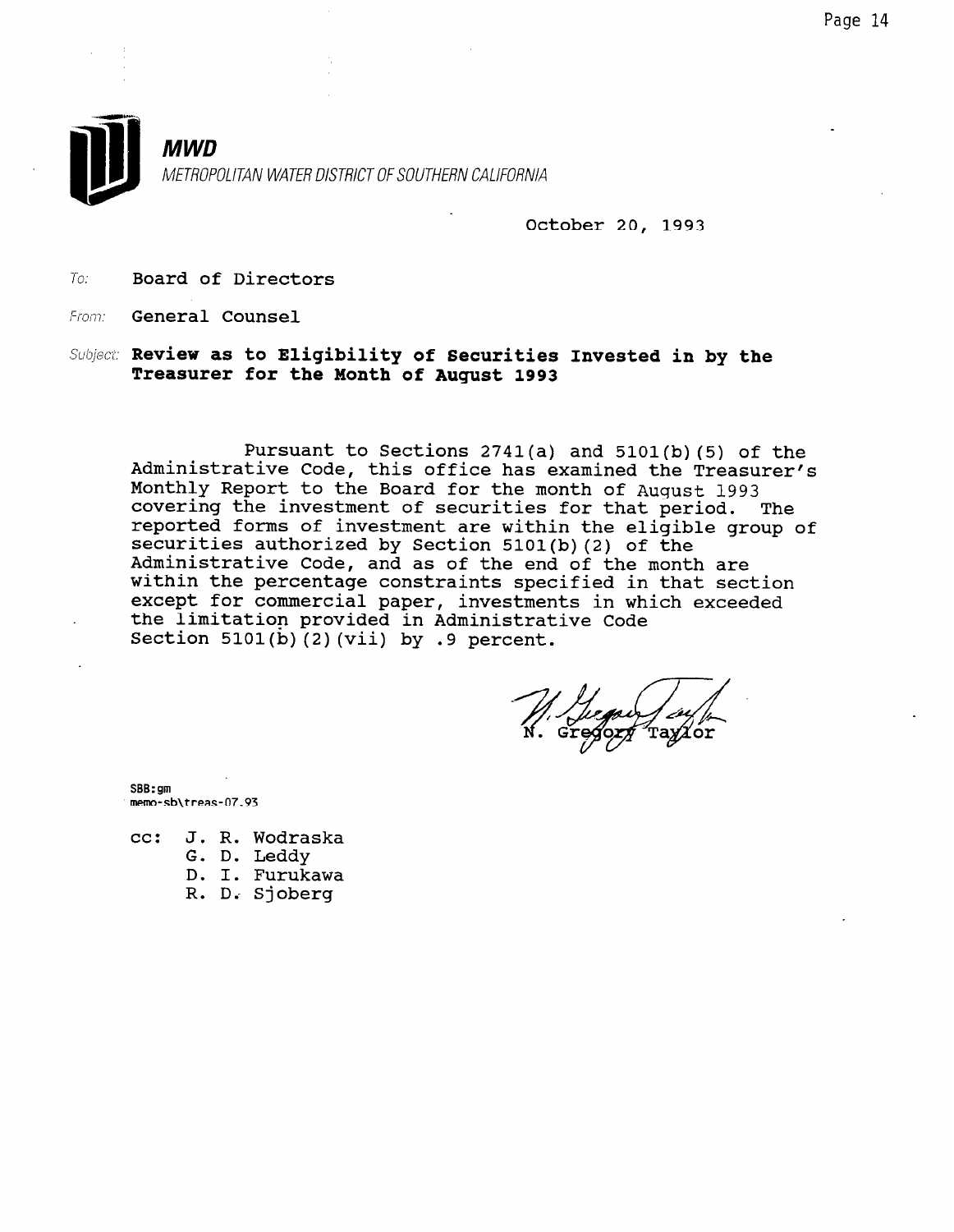

To: General Manager

From: Treasurer

Subject: Treasurer's Monthly Report - August 1993

This letter transmits a summary report of investments and cash balances and yield comparisons for the end of the current month. A detail report of investments is filed each month with the Executive Secretary. These reports are required by Section 5114 (b) of the Administrative Code. All of the investments comply with Section 5101 of the Administrative Code and the Investment Policy dated March 17, 1992.

District investments and cash balances are held in various funds designated for certain purposes as follows:

| Operating Fund<br>State Water Contract Fund<br>Debt Service Funds<br>Water Rate Stabilization Fund<br>Total | Book Value<br>\$280,196,000<br>19,559,000<br>103,690,000<br>99,922,000<br>\$503,367,000 |
|-------------------------------------------------------------------------------------------------------------|-----------------------------------------------------------------------------------------|
| Construction and Trust Funds                                                                                | \$555,024,000                                                                           |

The average weighted days to maturity is 354.0 days. The return on investments ranged from 3.0 percent to 10.3 percent. Interest earnings and average weighted portfolio yields follow:

|             | Interest Earnings    |                                       |                            |  |
|-------------|----------------------|---------------------------------------|----------------------------|--|
| August 1993 | Month<br>\$3,481,900 | Fiscal Year<br>to Date<br>\$7,025,086 | Portfolio<br>Yield<br>3.8% |  |
| August 1992 | \$3,250,066          | \$6,015,103                           | 4.2%                       |  |
|             |                      |                                       |                            |  |

Richard D. Sjoberg  $\vee$ 

RDS:yc

Attachments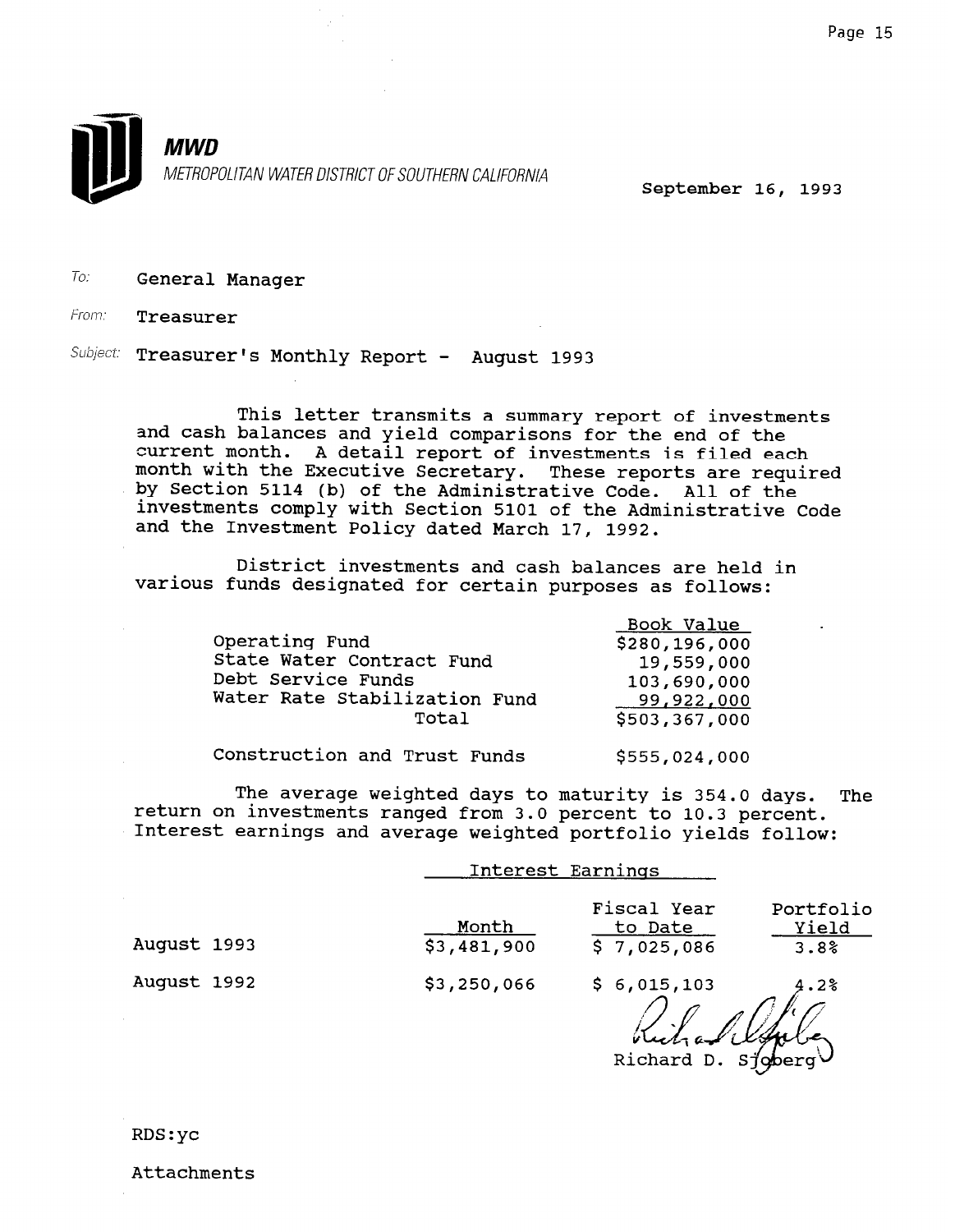### THE METROPOLITAN WATER DISTRICT OF SOUTHERN CALIFORNIA

### Summary Report of Investment Activity & Status of Cash for the Month Ending August 31, 1993 (Shown at Book Value and in \$ Thousands)

| <b>SECURITIES:</b>                                         | <b>BALANCE</b>     | BEGINNING PURCHASES DRAWALS<br><b>DEPOSITS</b> | WITH-<br><b>SALES</b> | <b>MATURITIES</b> | <b>ENDING</b><br><b>BALANCE</b> | % of Portfolio<br>ACT. | ADMIN.<br><b>CODE</b> |
|------------------------------------------------------------|--------------------|------------------------------------------------|-----------------------|-------------------|---------------------------------|------------------------|-----------------------|
| <b>U. S. TREASURY</b>                                      | \$257,016          | \$37,471                                       | \$46,616              |                   | \$247,871                       | 23.4 100               |                       |
| U.S. GUARANTEES-GNMA'S                                     | 5,843              |                                                |                       | \$616             | 5,227                           |                        | $0.5$ 100             |
| <b>FEDERAL AGENCIES</b>                                    | 122,235            | \$27,679                                       |                       |                   | 149,914                         | 14.2 33                |                       |
|                                                            |                    |                                                |                       |                   |                                 |                        |                       |
| REPURCHASE AGREEMENTS                                      | 166,111            | 1,630,173                                      |                       | 1,549,406         | 246,878                         | 23.3                   | -30                   |
| <b>BANKERS' ACCEPTANCES</b>                                | 66,425             | 35,762                                         |                       | 53.499            | 48,688                          | 4.5 30                 |                       |
| <b>COMMERCIAL PAPER</b>                                    | 230,561            | 143,307                                        |                       | 238,392           | 135.476                         | 12.7 20                |                       |
| NEGOTIABLE CERTIFICATES<br>OF DEPOSIT                      | 38,701             |                                                |                       | 27,347            | 11,354                          | 1.1                    | -20                   |
| <b>LOCAL AGENCY INVESTMENT</b><br><b>FUND - CALIFORNIA</b> | 215,000            |                                                |                       |                   | 215,000                         | 20.3                   | (A)                   |
| <b>CALIFORNIA SWP BONDS</b>                                | 35                 |                                                |                       |                   | 35 <sub>2</sub>                 | 0.0                    | (B)                   |
| <b>SUBTOTAL</b>                                            | \$1,101,927        | \$1,874,392                                    | \$46,616              | \$1,869,260       | \$1,060,443                     |                        |                       |
|                                                            |                    |                                                |                       |                   |                                 |                        |                       |
| CASH:                                                      |                    |                                                |                       |                   |                                 |                        |                       |
| <b>DEMAND ACCOUNTS</b>                                     | \$1,660            |                                                | \$774                 |                   | \$886                           | 0.1                    | 100                   |
| DRAFT/MWD CU/PETTY CAS                                     | BB<br>17 <i>ae</i> | \$6                                            |                       |                   | 183                             | 0.0                    | (C)                   |
| LESS OVERNIGHT INVEST.                                     | (856)              | (2, 265)                                       |                       |                   | (3, 121)                        | $-0.1$                 | (D)                   |
| <b>SUBTOTAL</b>                                            | \$981              | (\$2,259)                                      | \$774                 |                   | (\$2,052)                       |                        |                       |
| <b>TOTAL</b>                                               | \$1,102,908        | \$1,872,133                                    | \$47,390              | \$1,869,260       | \$1,058,391                     | 100.0                  |                       |

A) Construction \$200,000,000; other funds \$15,000,000.

B) Additional purchases limited to one \$5,000 bond of each series of SWP bonds.

C) Petty Cash, \$4,000; Draft Accounts, \$79,000; MWD Credit Union, \$100,000.

D) Includes investment of outstanding checks.

Note: Excludes cash and securites held in escrow for the District's refunded bonds and crossover refunding bonds. (Subject to review with Controller's final records)